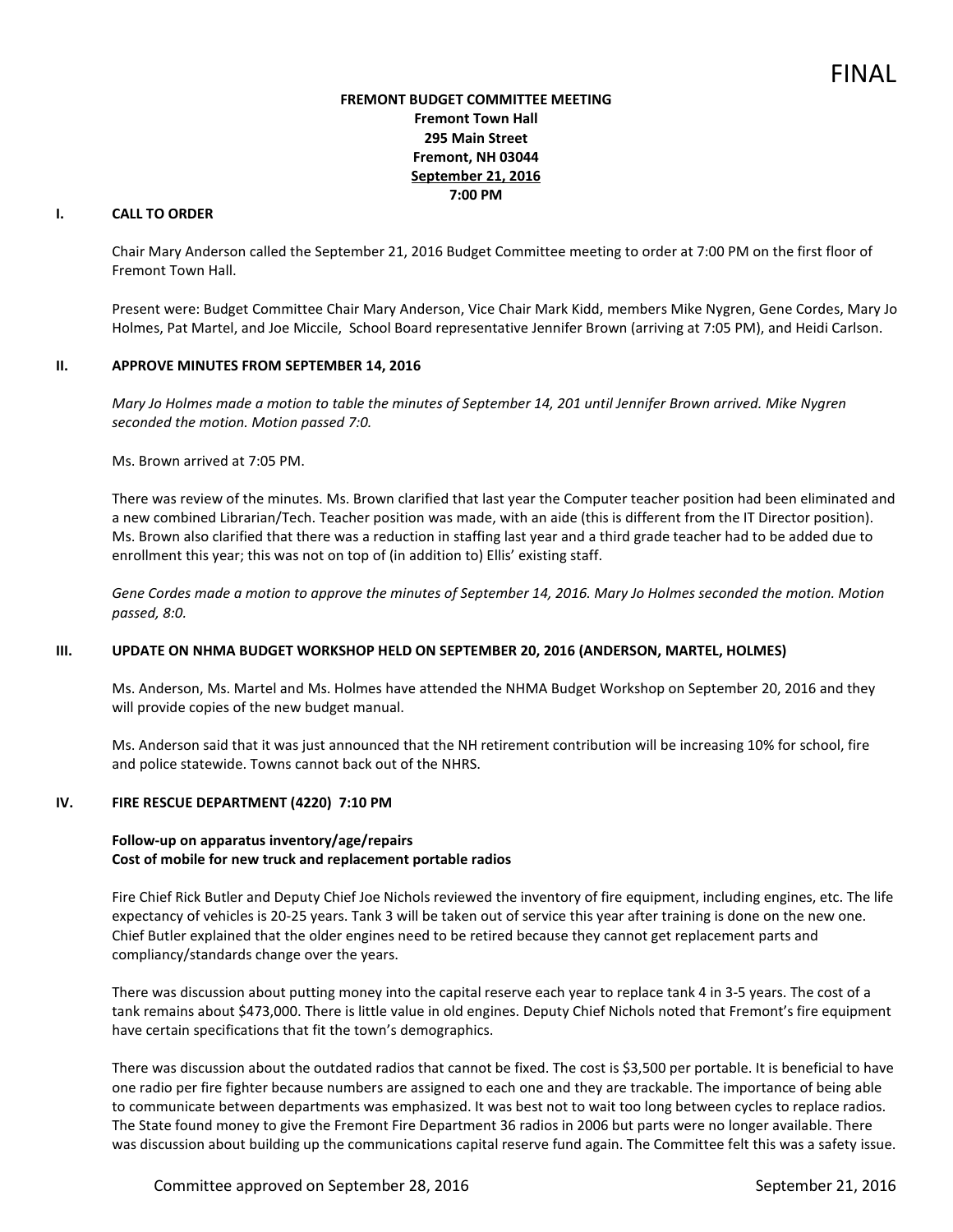*Jennifer Brown recommended the department request budget of \$186,419.00 in line 4220 FIRE RESCUE DEPARTMENT (differing from the Selectmen's recommendation of \$173,919 by placing \$12,500 into the communications line, making it \$17,500). Mike Nygren seconded the motion. Motion passed 8:0.* 

### **V, SCHOOL BUDGET UPDATES/INFORMATION**

Ms. Brown confirmed that school policy for class sizes is: K-4, strive for 12-17 students/class; 5-8, strive for 18-24 students/class. Next week, Ms. Penny will have responses to prior questions regarding salary line savings and catastrophic aid. Ms. Brown mentioned that Ellis School was having water pressure issues but was being worked on.

### **VI. TOWN BUDGET REVIEW WITH SELECTMEN'S RECOMMENDATIONS**

### **4152 REVALUATION OF PROPERTY**

The increase in the Appraisal Services correlated with the conversion to different assessing whereby revaluations will be done via quarterly reviews by neighborhoods  $(1/4$  of the town). A statistical update is done in the 5<sup>th</sup> year. This spreads the cost over 5 years; money can be put in capital reserve each year. This way, more services and updates can be accessed by the assessors. There was an increase in the GIS Map Program due to the cost increase of the Vision software. The online map service is valuable to people.

*Mary Jo Holmes recommended the Board of Selectmen's budget recommendation of \$51,046 in line 4152 REAPPRAISAL OF PROPERTY. Gene Cordes seconded the motion. Motion passed 8:0.* 

### **4153 LEGAL EXPENSES**

*Pat Martel recommended the Board of Selectmen's budget recommendation of \$20,000 in line 4153 JUDICIAL & LEGAL EXPENSE. Joe Miccile seconded the motion. Motion passed 8:0.* 

### **4191 PLANNING & ZONING**

\$1,000.00 was moved from the Planning & Zoning Clerical Wages line to the Conservation Commission Clerical Wages line. There was discussion about clerical coverage, noting that the hours have averaged 22-24 hours/week. The Professional Services line served to finish the CIP (road improvement program). There have not been many subdivisions.

*Mary Jo Holmes recommended the Board of Selectmen's budget recommendation of \$40,867 in line 4191 PLANNING & ZONING. Joe Miccile seconded the motion. Motion passed 8:0.* 

### **4323 SOLID WASTE COLLECTION**

There is a flat 3% increase in the pickup contract (\$50,000 was saved the first year of the contract. Tipping fees decreased \$12/ton. The annual increase on tonnage is 1% through June 30, 2017; it might increase after July 1, 2017. There is no tipping fee on recyclables.

*Jennifer Brown recommended the Board of Selectmen's budget recommendation of \$226,142 in line 4323 SOLID WASTE COLLECTION. Joe Miccile seconded the motion. Motion passed 8:0.* 

## **4324 SOLID WASTE DISPOSAL**

*Jennifer Brown recommended the Board of Selectmen's budget recommendation of \$102,785 in line 44324 SOLID WASTE DISPOSAL. Joe Miccile seconded the motion. Motion passed 8:0.* 

### **4312 HIGHWAY: TABLED**